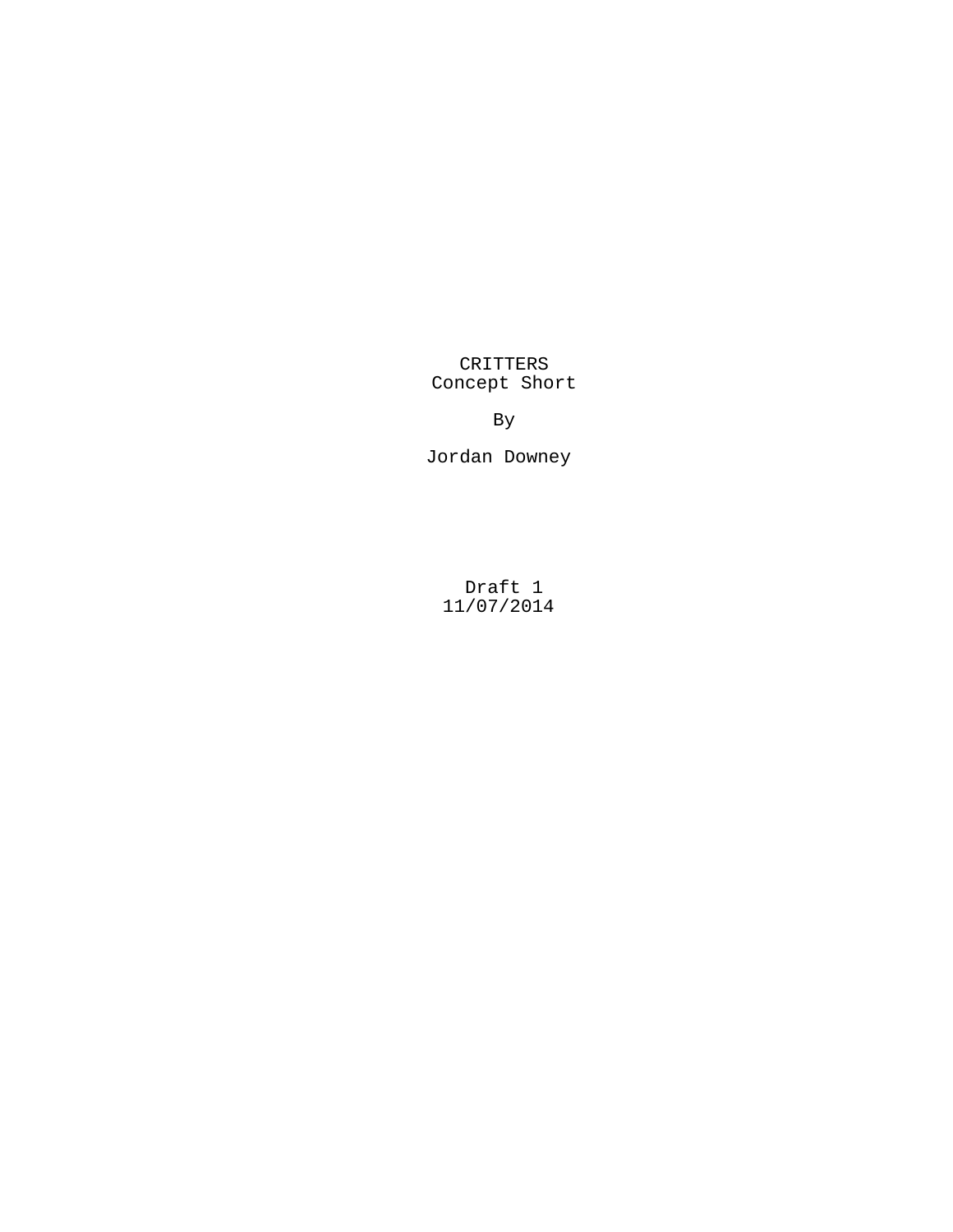## 1 DARKNESS 1

Ominous MUSIC builds. We hear a distant SCREAM.

## 2 EXT. HOUSE - NIGHT 2

Slowly moving along a white picket fence, low to the ground. A large house can be seen through slats in the fence. We pass the fence just as--

TWO BLACK BOOTS land on the ground in front of us. The FIGURE walks toward the house. We see the figure is dressed in armor and carries a large BLASTER WEAPON connected to a backpack with a hose. It's head is a featureless face with no hair that glows bright green. This is the **BOUNTY HUNTER**.

The Bounty Hunter stomps up a few stairs to the front door.

HIS HAND pushes open the door, which is already ajar.

### 3 INT. HOUSE - FRONT ENTRY - NIGHT 3

The Bounty Hunter takes one step into the house and looks down to the floor beneath him--

A bookcase is toppled over after what looks like some kind of struggle took place. Crushed underneath the bookcase is a small FURRY CREATURE-- a **CRITTER**. Green alien blood, guts and fur splattered around the carcass.

The Bounty Hunter kneels down next to the dead Critter. He flips open a tray on the top of his blaster weapon, revealing a chamber covered in blood and rust.

He reaches out and grabs a clump of the Critter's fur and guts, then feeds it into the gun's chamber and closes the tray. This followed by the sounds of GRINDING and DATA PROCESSING.

A row of lights illuminate on the gun as an internal computer speaks in a filtered robotic voice:

> BLASTER WEAPON Krite life-form confirmed. Specimen 2-1-8 deceased. G-sweep confirms additional Krite life within 100 meters. 1 target remains.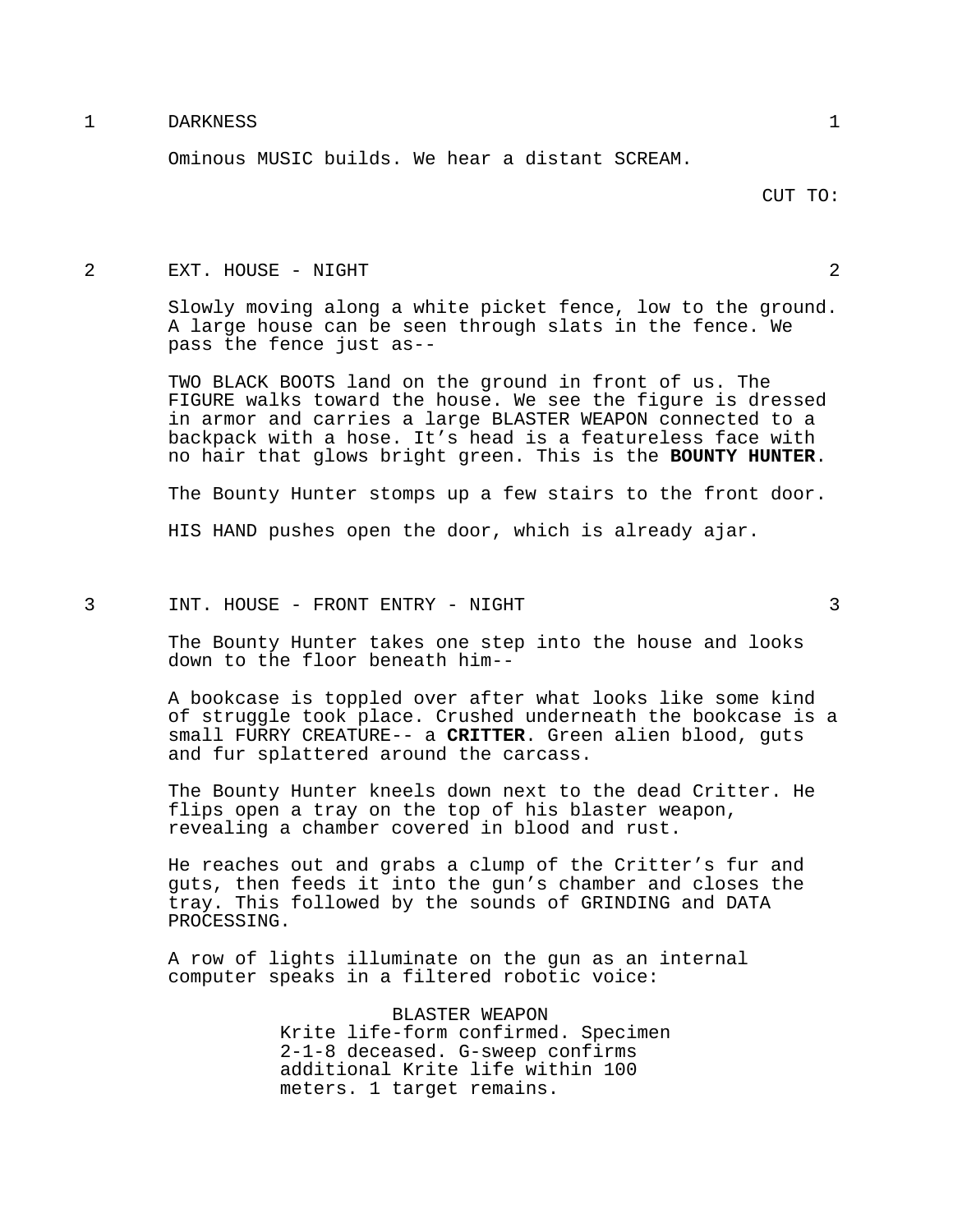The SOUND OF SOMETHING RUSTLING UPSTAIRS. The Bounty Hunter turns and looks at the stairwell.

# 4 INT. HOUSE - DINING AREA - NIGHT 4

A BLOODY HAND in the foreground. The hand shakes. But it's not alive. Something is eating the body off screen. In the background beyond the hand, we see--

The Bounty Hunter emerge up the stairwell.

Without noticing the body, the Bounty Hunter finds the kitchen and dining area in shambles. Food on the kitchen table has been sloppily eaten.

A lamp knocked over creates disorienting shadows.

The Bounty Hunter approaches the kitchen table and reaches out to pick up a box of PASTA RONI that's been chewed open and is leaking its contents.

> BLASTER WEAPON PAS-TA RO-NY. American food source commonly associated with diabetes in human beings. Also a cancer ca--

The Bounty Hunter punches a button on his blaster weapon to shut the voice up. As he does, he steps back--

The BOUNTY HUNTER'S BOOT shatters a dish on the ground.

Behind him, we hear a SCREECH then see a furry brown ball, a ROLLING CRITTER, tumble across the living room and down a hallway past the stairwell.

The Bounty Hunter turns, cape swirling. The barrel on his gun extends like a piston and in a flash he fires--

BOOM! The blaster impressively decimates an end table next to the stairwell EXPLODING it into a million fragments.

He missed the Critter, but the weapon is powerful as hell.

The Bounty Hunter slowly, cautiously, approaches the hallway where the Critter rolled down.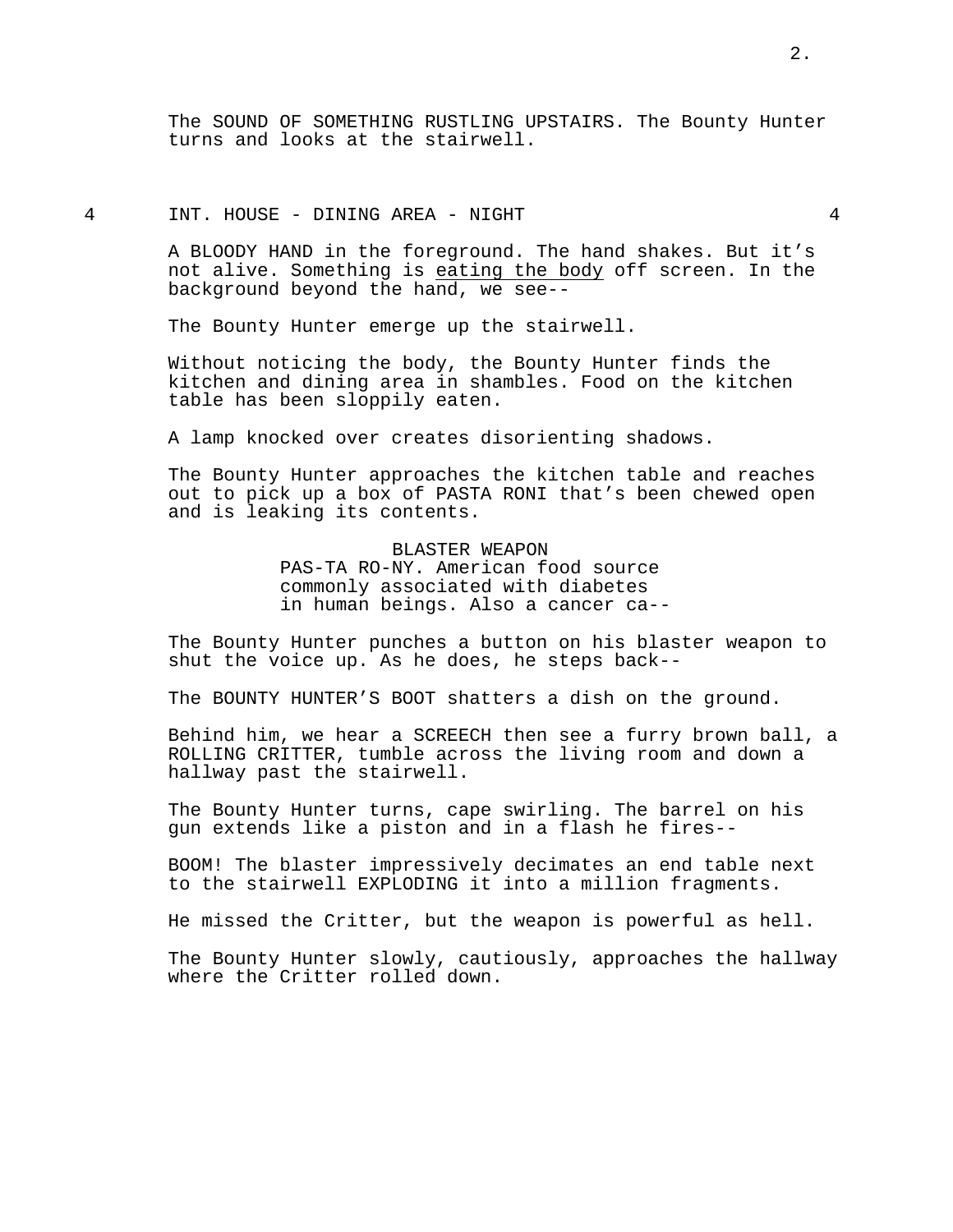# 5 INT. HOUSE - HALLWAY - NIGHT 5

BOUNTY HUNTER POV:

As he heads down the hallway toward a bedroom. The sound of a TELEVISION can be heard from just ahead.

A small ENTERTAINMENT ROOM on the right side of the hallway consists of a TV and a COUCH.

As the Bounty Hunter passes the room, we see a BLOODY HAND in the foreground holding a remote control. On television is a scene from THE DRESDEN FILES starring Terrence Mann.

## 6 INT. HOUSE - BEDROOM - NIGHT 6

The Bounty Hunter slowly pushes open the bedroom door which creaks to a stop. He enters ever so slowly, scanning the room with his gun. Everything looks in order.

He moves across the room toward a connecting bathroom.

### 7 INT. HOUSE - BATHROOM - NIGHT 7

The Bounty Hunter leans into the bathroom and looks at the toilet. The toilet seat is down. He moves closer.

We slowly zoom into the toilet seat as the Bounty Hunter approaches... the music fading out... closer on the toilet--

A NOISE FROM THE BEDROOM.

The Bounty Hunter spins and moves back into the bedroom.

8 INT. HOUSE - BEDROOM - NIGHT 8

He looks toward a hallway with closet storage on either side. The Bounty Hunter enters the confined space.

He slides open one of the closet doors. Behind him, above hangers of clothes, are a row of stuffed animals. One of the stuffed animals moves. It rises up-- it's the CRITTER!

The CRITTER leaps at the Bounty Hunter's throat and bites.

The BLASTER WEAPON disconnects and falls to the ground.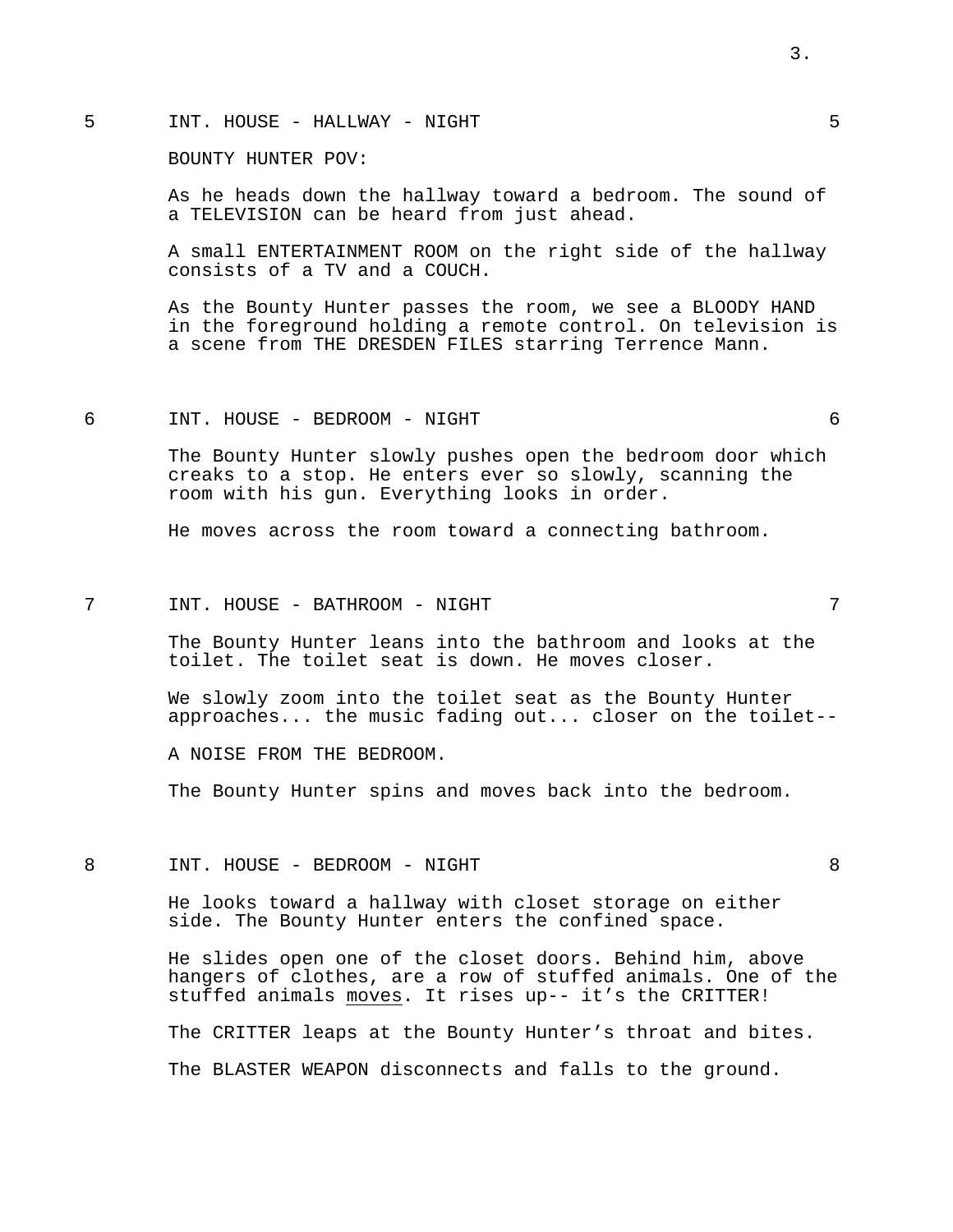The Bounty Hunter struggles and grabs at the Critter chewing on his neck. He falls back against a wall as he's eaten alive. He finally pries it from his throat and throws the Critter to the ground, where it rolls a few feet away.

The Bounty Hunter looks to the gun-- too far away. Instead, takes a battle stance ready for hand-to-hand combat.

The Critter OPENS IT'S MOUTH AND SCREAMS, then curls forward into a ball and rolls toward the Bounty Hunter! At the last second, it unrolls and leaps for his face--

QUICK CUTS:

-- The Bounty Hunter unsheathes a knife from a leg holster.

-- He grabs the Critter mid-air by the hair, slams it against the wall.

# CRITTER (subtitled)

Shit.

-- The Bounty Hunter STABS THE KNIFE through its mouth, pinning it to the wall.

The dead Critter hangs like a picture.

The BLASTER WEAPON, sitting on the ground, speaks. The Bounty Hunter, touching his wound looks at the gun.

> BLASTER WEAPON Known Krite life on Earth exterminated. 90% probability.

The Bounty Hunter picks up the gun and gives one last look at the dead Critter. He rips off a clump of fur from its body and feeds it into the chamber as he walks off.

> BLASTER WEAPON Return to the ship, new orders await. Perhaps next time you'll not ignore my request to utilize your transformation capabilities...

As he walks down the hallway to leave, the CAMERA MOVES over to the dead Critter pinned to the wall... But after the Bounty Hunter exits, the camera drifts low to the floor and moves down the hallway and toward another bedroom...